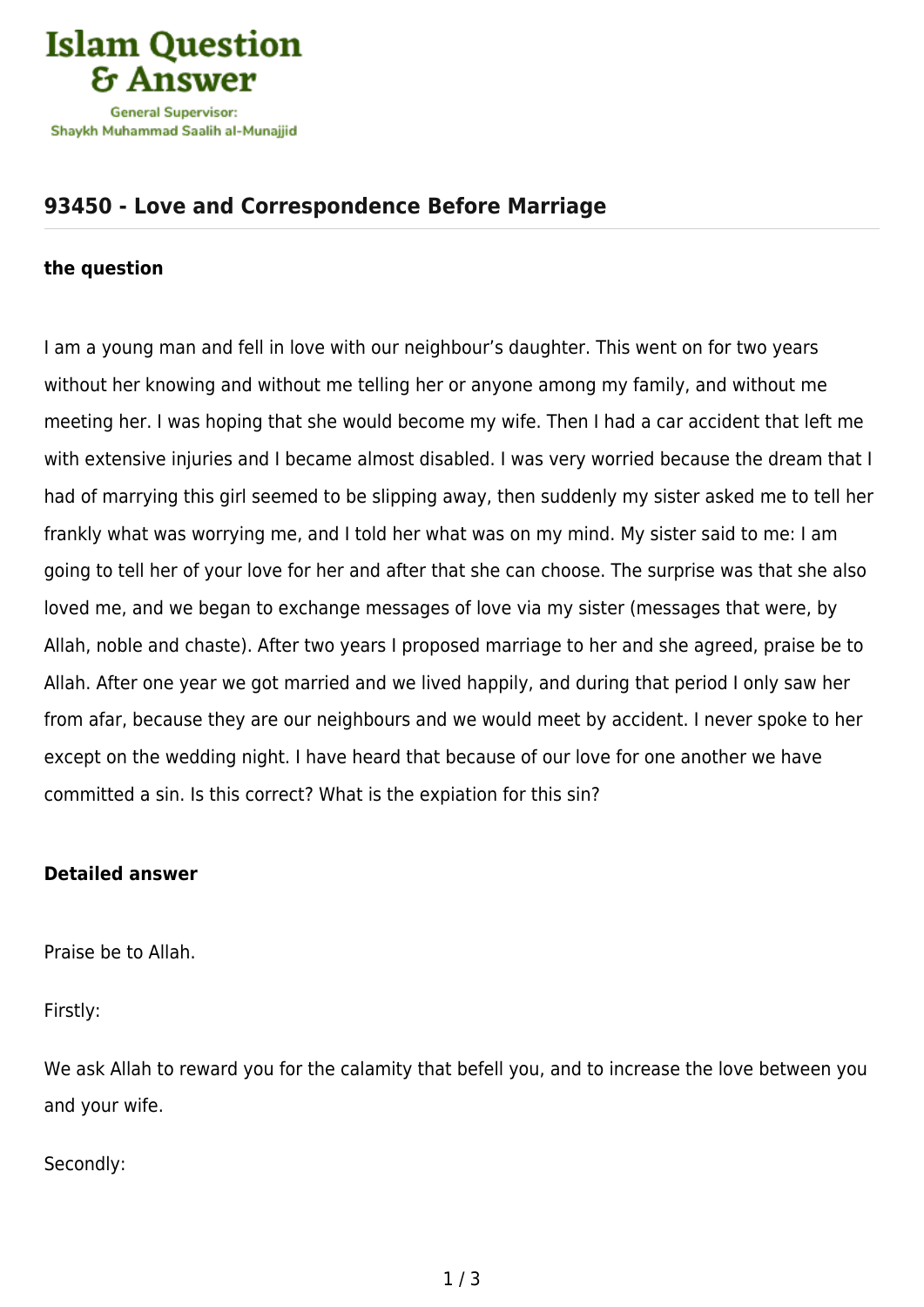

A person cannot be blamed for love that he does not cause, such as if he sees a girl by accident and his heart is filled with love for her, but he does not do anything haram (impermissible) such as looking repeatedly or shaking hands or being alone with her, or exchanging emotional words with her. As for the love that stems from repeated looking, haram mixing or correspondence, the one who does that is sinning to the extent that he does haram things in his relationship and love.

## Thirdly:

Correspondence between the sexes is not permissible, because it provokes temptation and usually results in evil. If a man corresponds with a non-mahram woman (a woman whom one is permitted to marry according to Islamic law) in letters that are not seen by anyone else, that leads to many evils. Islam forbids a woman to be alone with a man who is not her mahram because of the fitnah (temptation) and bad things that result from that, such as attachment and the desire to look and touch, etc. All of this results from the man talking to the woman in these private letters or conversations, especially if they are young and at an age when desire is strong.

Shaykh Ibn Jibreen (may Allah preserve him) was asked: What is the ruling on correspondence between young men and young women, if this correspondence is free from immorality, love and desire?

He replied: It is not permissible for any person to correspond with a woman who is not his mahram, because of the temptation involved in that. The person may think that there is no temptation, but the shaytan (devil) will keep trying until he tempts him through her, and tempts her through him. The Prophet (peace and blessings of Allah be upon him) told the one who hears of the Dajjal (known to non-Muslims as the anti-Christ) to keep away from him, and he said that a man may come to him as a believer but the Dajjal will keep trying until he tempts him and confuses him.

There is a great deal of temptation and danger in correspondence between young men and

2 / 3